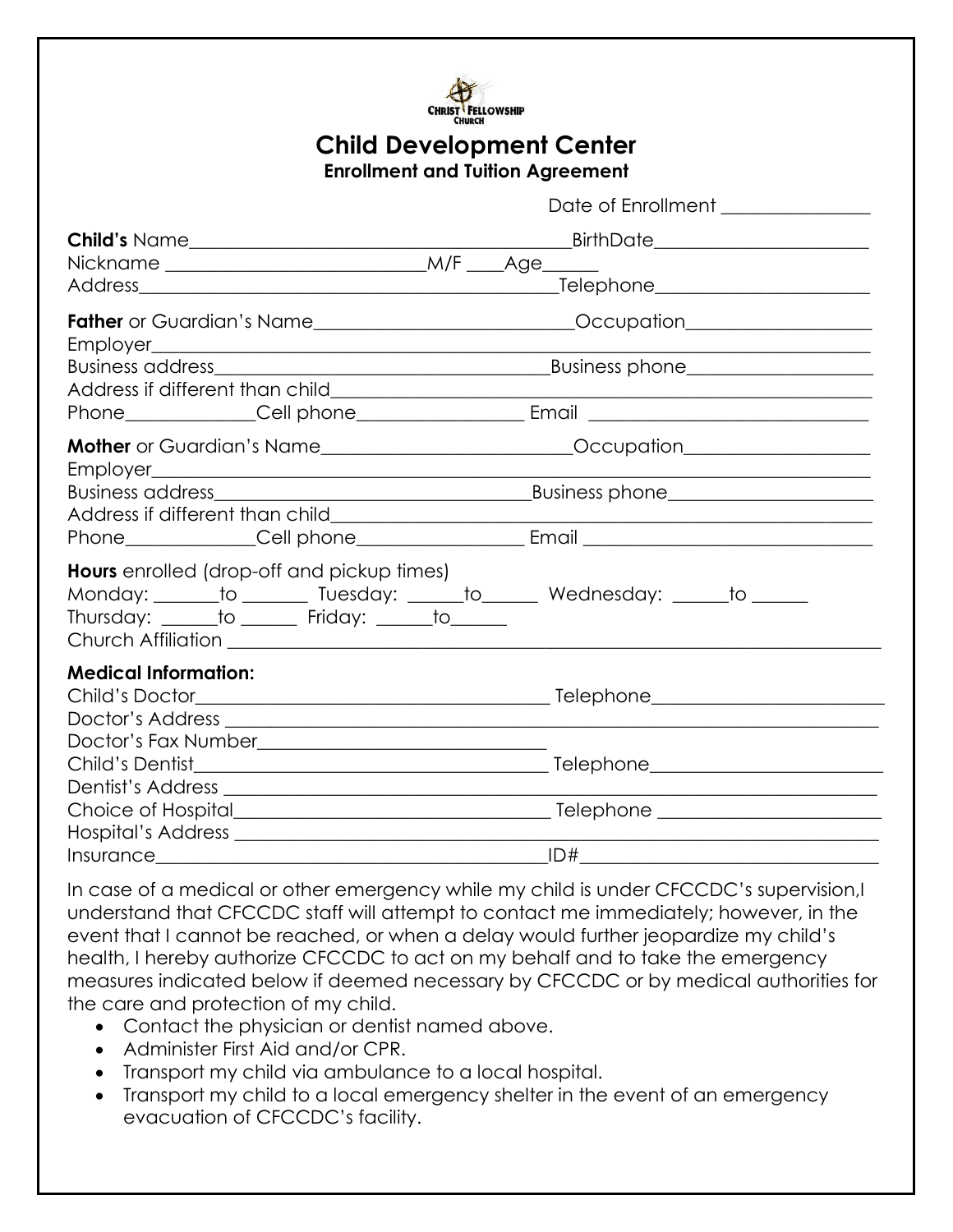| Emergency contacts: the following people are authorized to pick up my child in the event<br>of an emergency or if we (Parent of Guardian) cannot be reached: | Date ________ |
|--------------------------------------------------------------------------------------------------------------------------------------------------------------|---------------|
|                                                                                                                                                              |               |
|                                                                                                                                                              |               |
|                                                                                                                                                              |               |
|                                                                                                                                                              |               |
|                                                                                                                                                              |               |
|                                                                                                                                                              |               |
|                                                                                                                                                              |               |

Note any custody/visitation restrictions and provide legal documentation of restrictions. If this changes in the future, you must provide us with the current information and legal documentation.

 $\_$  , and the set of the set of the set of the set of the set of the set of the set of the set of the set of the set of the set of the set of the set of the set of the set of the set of the set of the set of the set of th  $\_$  , and the set of the set of the set of the set of the set of the set of the set of the set of the set of the set of the set of the set of the set of the set of the set of the set of the set of the set of the set of th

#### **Family Information**

Brothers and/or sisters (please indicate ages and whether they live with the child) \_\_\_\_\_\_\_\_\_\_\_\_\_\_\_\_\_\_\_\_\_\_\_\_\_\_\_\_\_\_\_\_\_\_\_\_ \_\_\_\_\_\_\_\_\_\_\_\_\_\_\_\_\_\_\_\_\_\_\_\_\_\_\_\_\_\_\_\_\_\_\_\_\_\_\_

\_\_\_\_\_\_\_\_\_\_\_\_\_\_\_\_\_\_\_\_\_\_\_\_\_\_\_\_\_\_\_\_\_\_\_\_ \_\_\_\_\_\_\_\_\_\_\_\_\_\_\_\_\_\_\_\_\_\_\_\_\_\_\_\_\_\_\_\_\_\_\_\_\_\_\_

|       | Please list any other persons living with the child and their relationship (if any) to the |  |  |  |  |
|-------|--------------------------------------------------------------------------------------------|--|--|--|--|
| child |                                                                                            |  |  |  |  |

 $\_$  , and the set of the set of the set of the set of the set of the set of the set of the set of the set of the set of the set of the set of the set of the set of the set of the set of the set of the set of the set of th

 $\_$  , and the set of the set of the set of the set of the set of the set of the set of the set of the set of the set of the set of the set of the set of the set of the set of the set of the set of the set of the set of th  $\_$  , and the set of the set of the set of the set of the set of the set of the set of the set of the set of the set of the set of the set of the set of the set of the set of the set of the set of the set of the set of th

#### **History**

Is child showing a preference with right or left-hand?\_\_\_\_\_\_\_\_\_\_\_\_\_\_\_\_\_\_\_\_\_\_\_\_\_\_\_\_\_\_\_\_\_\_\_\_ Previous experience in child care (dates)

Previous experience in preschool

Please give information concerning your child which will be helpful to caregiver (play, sleeping, eating habits, fears, likes and dislikes)\_\_\_\_\_\_\_\_\_\_\_\_\_\_\_\_\_\_\_\_\_\_\_\_\_\_\_\_\_\_\_\_\_\_\_\_\_\_\_\_\_\_\_\_\_\_\_\_\_\_\_\_\_\_\_\_\_\_\_\_\_\_\_\_\_\_\_\_\_\_\_\_\_\_\_\_\_\_\_\_

List recent illnesses or chronic problems your child has, eg: allergies (including food), seizures, diabetes, respiratory or heart disease, drug reactions other. Give instructions for treatment\_\_\_\_\_\_\_\_\_\_\_\_\_\_\_\_\_\_\_\_\_\_\_\_\_\_\_\_\_\_\_\_\_\_\_\_\_\_\_\_\_\_\_\_\_\_\_\_\_\_\_\_\_\_\_\_\_\_\_\_\_\_\_\_\_\_\_\_\_\_\_\_\_\_\_\_\_

 $\_$  , and the set of the set of the set of the set of the set of the set of the set of the set of the set of the set of the set of the set of the set of the set of the set of the set of the set of the set of the set of th  $\_$ 

 $\_$  , and the set of the set of the set of the set of the set of the set of the set of the set of the set of the set of the set of the set of the set of the set of the set of the set of the set of the set of the set of th

 $\_$  , and the set of the set of the set of the set of the set of the set of the set of the set of the set of the set of the set of the set of the set of the set of the set of the set of the set of the set of the set of th  $\_$  , and the set of the set of the set of the set of the set of the set of the set of the set of the set of the set of the set of the set of the set of the set of the set of the set of the set of the set of the set of th  $\_$  , and the set of the set of the set of the set of the set of the set of the set of the set of the set of the set of the set of the set of the set of the set of the set of the set of the set of the set of the set of th

| Check illnesses the child has had Measles Chicken Pox Mumps Chher |  |  |
|-------------------------------------------------------------------|--|--|
| Does your child have any special needs?                           |  |  |

If so, please describe your child's needs.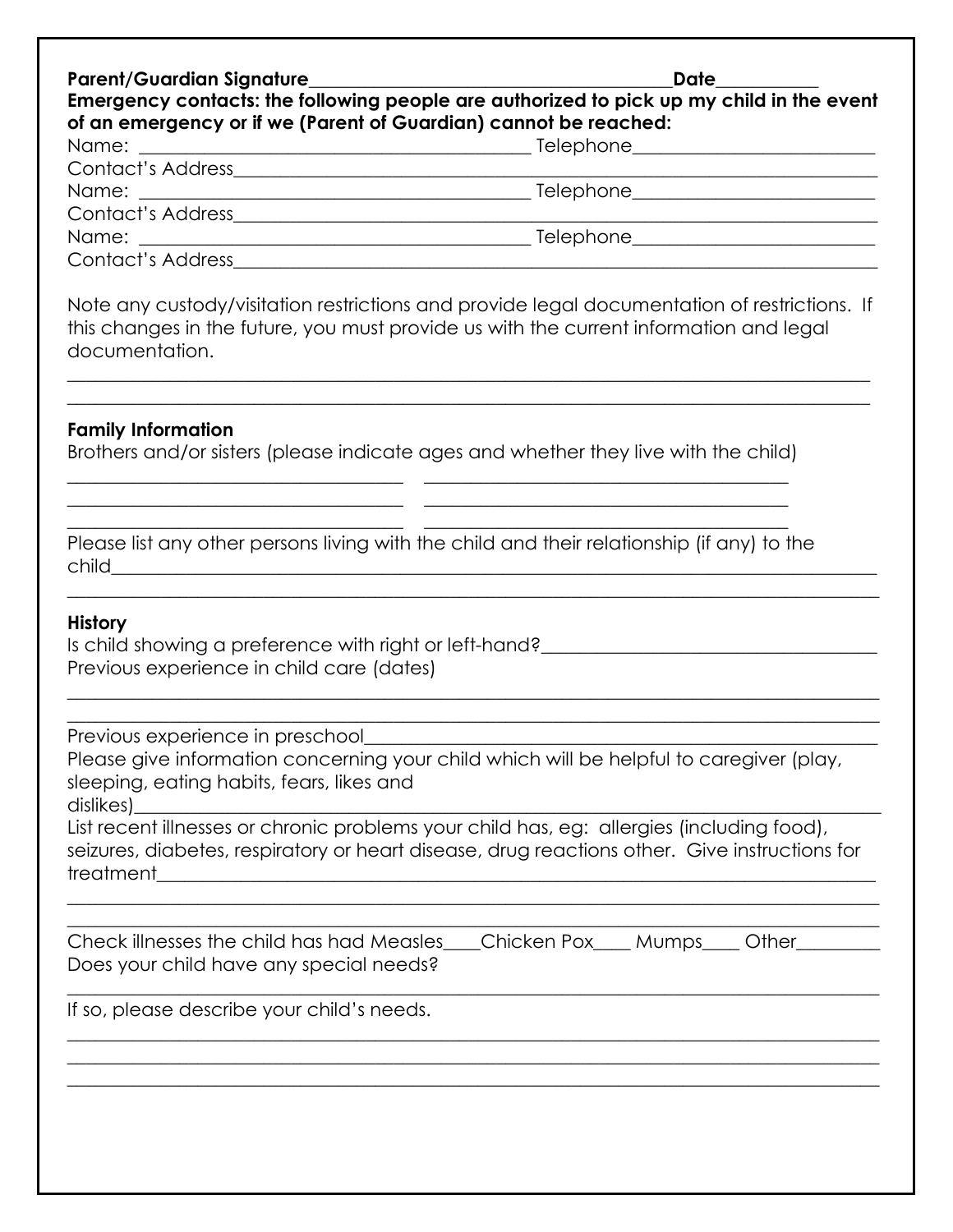Please provide any additional information such as discipline, child's communication, comforting, and so on?

 $\_$  , and the set of the set of the set of the set of the set of the set of the set of the set of the set of the set of the set of the set of the set of the set of the set of the set of the set of the set of the set of th  $\_$  , and the set of the set of the set of the set of the set of the set of the set of the set of the set of the set of the set of the set of the set of the set of the set of the set of the set of the set of the set of th  $\_$  , and the set of the set of the set of the set of the set of the set of the set of the set of the set of the set of the set of the set of the set of the set of the set of the set of the set of the set of the set of th

#### **Nurse Consultant**

Childcare centers in Colorado are required to engage the services of a Nurse Consultant to review health policies and procedures and children's records. My signature confirms my consent for review of my child's records by the nurse consultant during center visits.

## **Parent/Guardian's Signature: \_\_\_\_\_\_\_\_\_\_\_\_\_\_\_\_\_\_\_\_\_\_\_\_\_\_\_\_\_\_ Date \_\_\_\_\_\_\_\_\_\_\_\_\_\_\_\_**

#### **Walking Trips**

I give permission for my child to leave the center for outdoor exercise and educational purposes, with the understanding that my child will be accompanied by center staff and under proper staff supervision at all times. (If required by individual state licensing regulations, I will be given a specific permission slip for each walking trip.)

Parent/Guardian's Signature **Particle 2018** 

#### **Field Trips ( PreK and Jr. Kindergarten only)**

I give permission for my child to go on field trips, with the understanding that my child will be accompanied by center staff and under proper staff supervision at all times. The children will be transported in the CFCCDC vans in child safety seats. (If required by individual state licensing regulations, I will be given a specific permission slip for each trip.)

#### **Parent/Guardian's Signature \_\_\_\_\_\_\_\_\_\_\_\_\_\_\_\_\_\_\_\_\_\_\_\_\_\_\_\_\_\_\_\_ Date \_\_\_\_\_\_\_\_\_\_\_\_\_\_**

#### **Water Activities**

I give permission for CFCCDC to include my child in supervised water activities.

## **Parent/Guardian's Signature \_\_\_\_\_\_\_\_\_\_\_\_\_\_\_\_\_\_\_\_\_\_\_\_\_\_\_\_\_\_\_\_ Date \_\_\_\_\_\_\_\_\_\_\_\_\_\_**

#### **Photographs**

I give permission for my child to be photographed in the program and during program functions. I understand that the photographs may be taken by center staff or by other parents. I also understand that I will be notified if any photos are to be used for public relations purposes, and that I have the right to refuse permission.

**Parent/Guardian's Signature \_\_\_\_\_\_\_\_\_\_\_\_\_\_\_\_\_\_\_\_\_\_\_\_\_\_\_\_\_\_\_\_ Date \_\_\_\_\_\_\_\_\_\_\_\_\_\_** 

#### **Videotape**

I give permission for my child to be videotaped in the program and during program functions. I understand that the videotape may be taken by center staff or by other parents. I also understand that I will be notified if any videotape is to be used for public relations purposes, and that I have the right to refuse permission.

**Parent/Guardian's Signature \_\_\_\_\_\_\_\_\_\_\_\_\_\_\_\_\_\_\_\_\_\_\_\_\_\_\_\_\_\_\_\_ Date \_\_\_\_\_\_\_\_\_\_\_\_\_\_**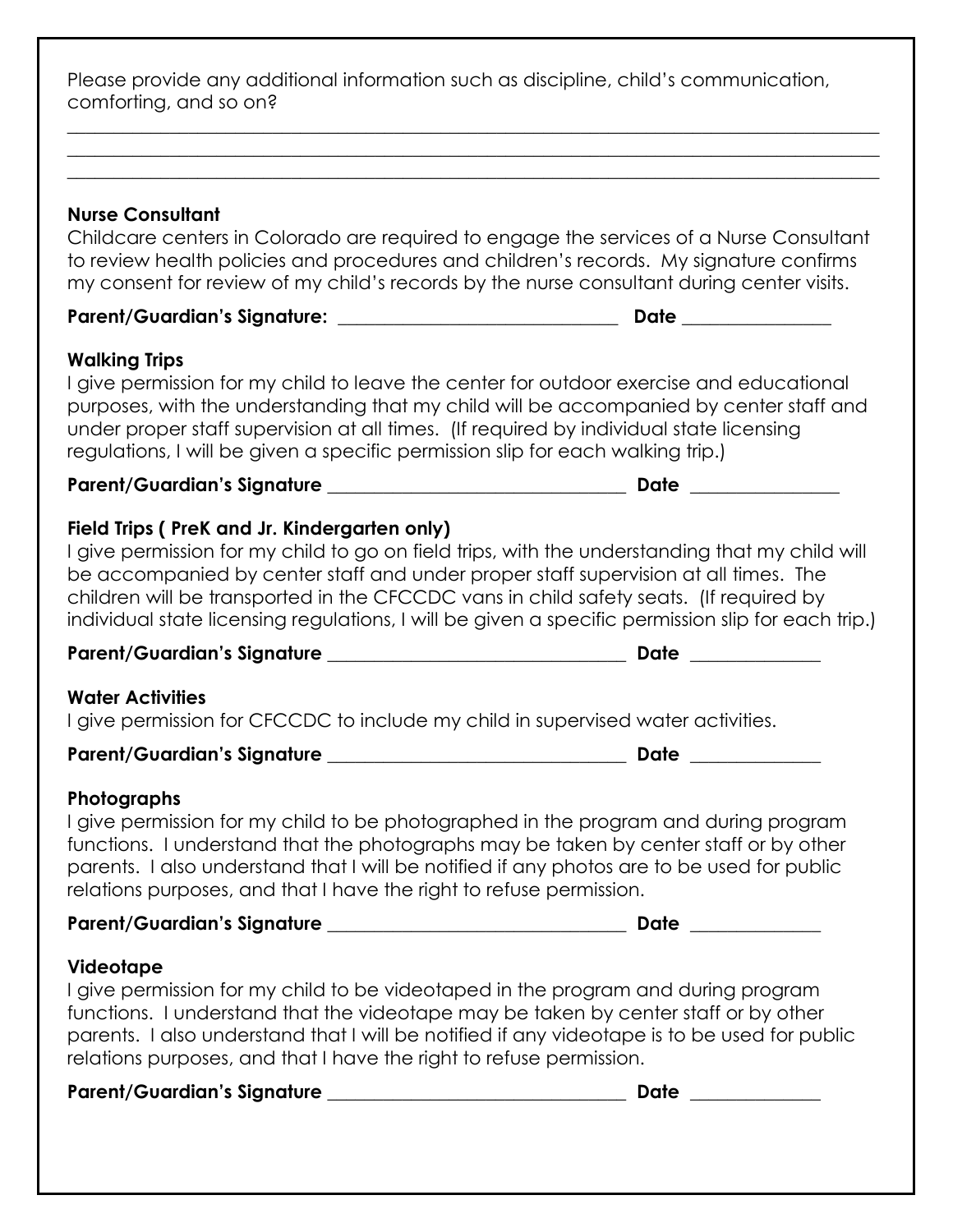#### **Naptime**

I give permission for my child to sleep on a cot at naptime. (1 year olds and older)

## Parent/Guardian's Signature **\_\_\_\_\_\_\_\_\_\_\_\_\_\_\_\_\_\_\_\_\_\_\_\_\_\_\_\_\_\_\_\_\_\_\_Date** \_\_\_\_\_\_\_\_\_\_\_\_

#### **Hand lotion**

I give permission for the staff at CFCCDC to put GoldBond Ultimate Healing Lotion on my child's hands as a preventative barrier. If a child has any cuts or cracking or open sores, we will not apply lotion.

#### **Medication**

I authorize CFCCDC staff to administer to my child topical non-prescription medications as needed, according to the dosage instructions of the medication container. For any prescription or non-prescription medication, I will provide written authorization from myself and the child's physician for CFCCDC staff to administer the medication. I will provide the medication in its original container with the pharmacist's label.

## **Parent/Guardian's Signature \_\_\_\_\_\_\_\_\_\_\_\_\_\_\_\_\_\_\_\_\_\_\_\_\_\_\_\_\_\_\_\_ Date \_\_\_\_\_\_\_\_\_\_\_\_\_\_**

#### **Enrollment Agreement**

By signing this agreement and enrolling my child at CFCCDC, I am acknowledging my understanding and acceptance of the following:

- 1. The Center is open from 6:30 am to 6:00 pm, Monday—Friday. The center will be closed in recognition of various holidays throughout the year. We are closed New Year's Day, President's Day, Good Friday, Memorial Day, Fourth of July, Labor Day, Thanksgiving and the day after, Christmas Eve, Christmas Day, and New Year's Day. There is no reduction in tuition as a result of holiday or weather-related closures.
- 2. A late pick up fee will be assessed when a child is left beyond the Center's operating hours and is payable on the next regularly scheduled day along with the next tuition payment. No cash will be accepted for this late fee. The late pickup fee does not constitute an agreement to provide after hours services, nor will the late fee be applied toward tuition. Chronic lateness at closing time may be grounds for termination of service.
- 3. If you or other authorized person fail to pickup and contact the center, and cannot be reached, center staff, within thirty minutes after closing time, or in accordance with state licensing regulation, may releae children to the custody of child protective services or other local authorities.
- 4. The Center will be open whenever possible on a regularly scheduled day, during normal hours. The procedure for notifying families should severe weather or other conditions prevent the Center from opening on time or at all will be posted.
- 5. CFCCDC staff will release your child only to you or to those persons you have listed. Emergencies may prevent you from picking up your child; therefore, include those individuals whom you would authorize to pick up your child. Your child will not be released without prior written authorization, we cannot accept phone authorization. The center will ask any person other than yourself who picks up your child to provide photo identification.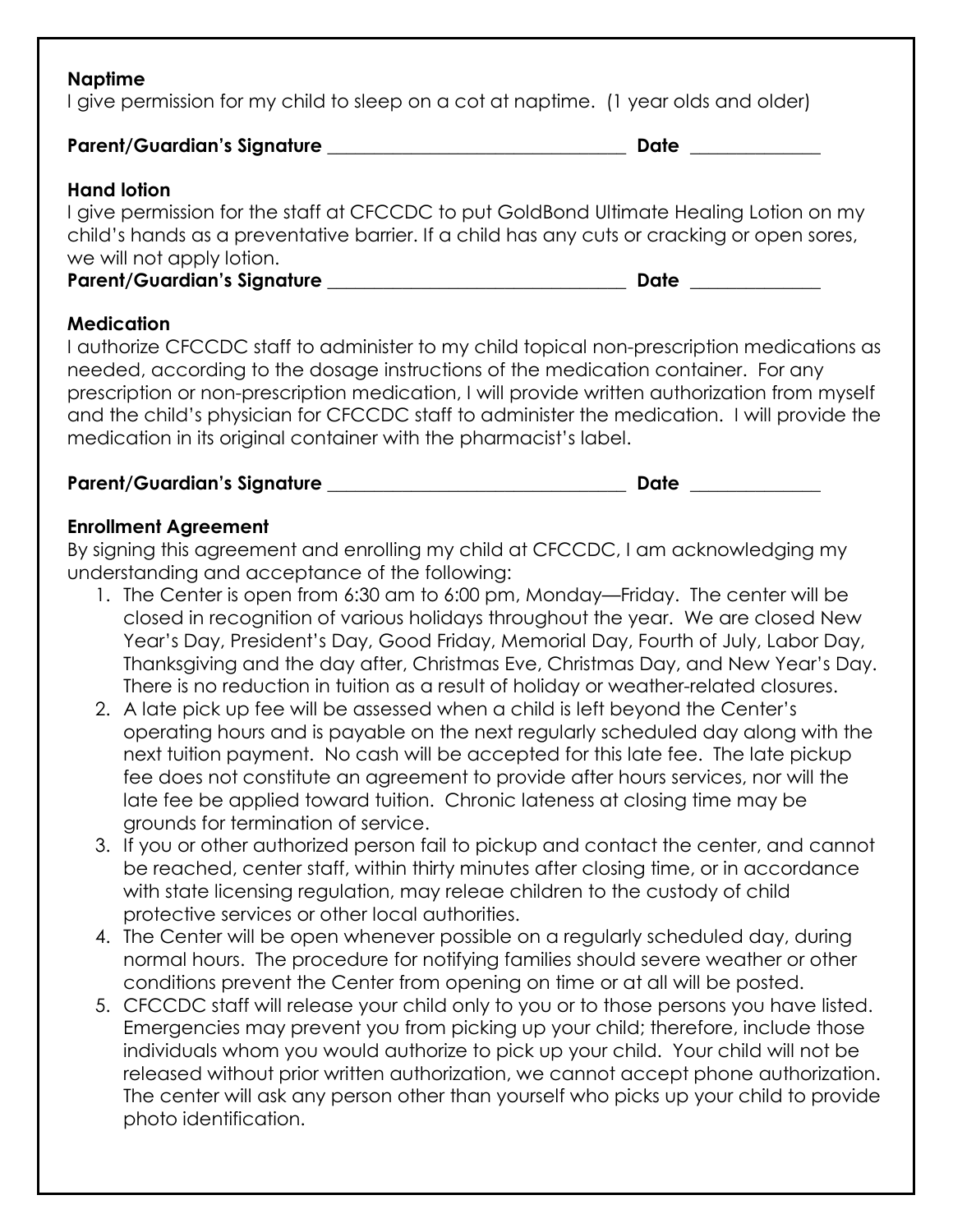6. For the safety of your child, it is critical to sign children in and out of the building using your individual fingerprint. To ensure the safety of our Center, please do not share the door access code.

**Parent/Guardian's Signature \_\_\_\_\_\_\_\_\_\_\_\_\_\_\_\_\_\_\_\_\_\_\_\_\_\_\_\_\_\_\_ Date \_\_\_\_\_\_\_\_\_\_\_\_\_\_** 

## **Other Terms**

- 1. You acknowledge that you have received and will abide by the policies in the Parent Handbook.
- 2. Babysitting by Center staff members is discouraged. However, should you hire any Center staff members, it must be outside the Center premises and with the understanding that such arrangements and payment for services are solely between you and the Center staff member. CFCCDC is not responsible for any liability that may arise from such arrangements.
- 3. State Child Care Licensing Regulations are on file at the Center and are available for review upon request.

I have read, understand and accept all terms and conditions described in this Agreement. This is a legally binding contract between CFCCDC and myself.

## **Medical Policies**

- 1. A copy of your child's immunization record is required on or before the first day of attendance. Within 30 days of enrollment, you must provide the Center a current medical record for your child. These records must be updated annually, with the exception of infants/toddlers whose records must be updated according to the American Academy of Pediatrics schedule for routine health assessments. Children without appropriate, current medical records may not attend the Center.
- 2. You agree to provide information to the center regarding any conditions, illnesses, allergies, or other special needs that may require specific care or attention.
- 3. If the center staff notifies you that your child is ill, you must pick up your child as soon as possible and within one hour of being contacted.
- 4. If your child is absent due to a reportable contagious disease, your child may return only with a physician/health care professional's note indicating that he or she is no longer contagious.
- 5. You give permission for your child to receive emergency care and first aid when necessary and for your child to be transported to an emergency medical facility. You also authorize ambulance/rescue squad attendants to administer such treatment as is medically necessary and you authorize the hospital/medical personnel to undertake examination and emergency treatment if warranted.

#### **Parent/Guardian's Signature \_\_\_\_\_\_\_\_\_\_\_\_\_\_\_\_\_\_\_\_\_\_\_\_\_\_\_\_\_\_\_\_ Date \_\_\_\_\_\_\_\_\_\_\_\_\_\_**